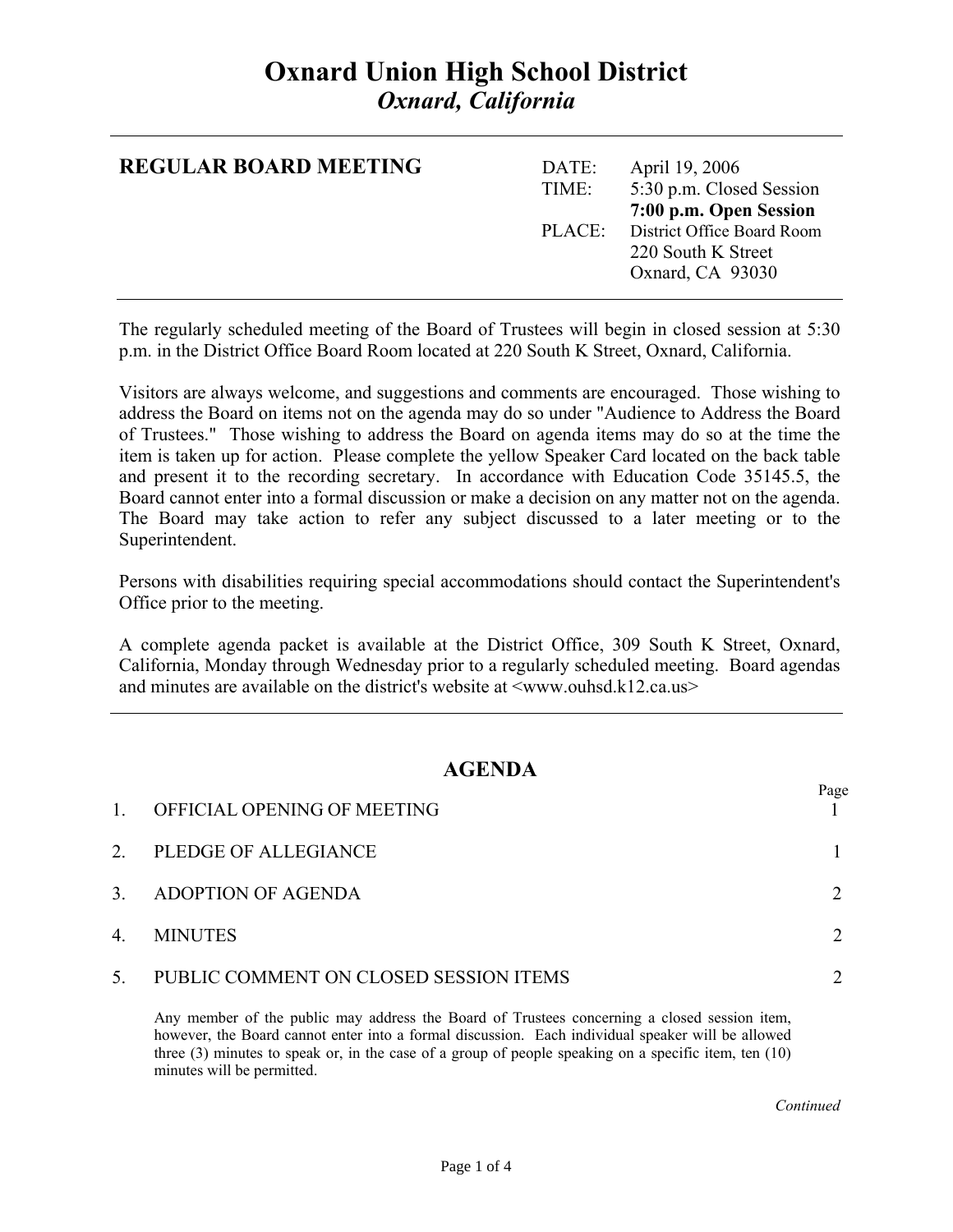#### 6. CLOSED SESSION 3

During this time, the Board may adjourn to Closed Session to discuss confidential material relating to the items listed below.

- A. Student Personnel: [Education Code §35146, 48912, 48919]
- B. Anticipated Litigation: The Board will consider initiating litigation against the County Committee on School District Organization [Government Code Section 54956.9(c)]
- C. Public Employee Discipline/Dismissal/Release [Government Code §54957] One (1) Case
- D. Conference with Agency Labor Negotiator [Government Code §54957.6] Employee Organization: Oxnard Federation of Teachers Annual Reclassification Study
- E. Conference with Legal Counsel Existing Litigation [Government Code  $§54956.9(a)]$ One (1) Claim
- F. Conference with Real Property Negotiators [Government Code §54956.8] Property: South Oxnard/Proposed LNG Pipeline Negotiator: Mr. Randy Winton

## 7. RECONVENE IN PUBLIC: REPORT OF CLOSED SESSION ACTION 3

#### 8. AUDIENCE TO ADDRESS BOARD OF TRUSTEES 4

Those persons wishing to address the Board may do so at this time by completing a yellow Speaker Card, located on the back table, and presenting it to the recording secretary. Please address your comments to the Board President and state your name and address. Individual presentations are limited to three (3) minutes each, or in the case of a group of people speaking on a specific items, ten (10) minutes will be permitted. Please refer to the complete text of Oxnard Union High School District Board Policy 910: *Procedures for Communicating with the Board of Trustees,* located in the front of the Board book.

#### 9. SUPERINTENDENT'S REPORTS

| Board Recognition: ACHS Mock Trial Team Winner                        | $\overline{4}$ |
|-----------------------------------------------------------------------|----------------|
| Board Recognition: <i>OHS Knowledge Bowl Team Winner</i>              | $\overline{4}$ |
| Board Recognition: <i>OUHSD Art Competition Winners</i>               | 4              |
| Board Recognition: Migrant State Parent Representatives               | 5.             |
| General District Acknowledgements/Updates: Superintendent Jody Dunlap | $\mathcal{F}$  |
| Regular Report: Student Representative to the Board: Courtney Freeman | 5.             |
|                                                                       |                |

### 10. CONSENT CALENDAR

| Consideration of Approval of Certificated and Classified Personnel |  |
|--------------------------------------------------------------------|--|
| Consideration of Approval of Purchase Orders                       |  |

#### *Continued*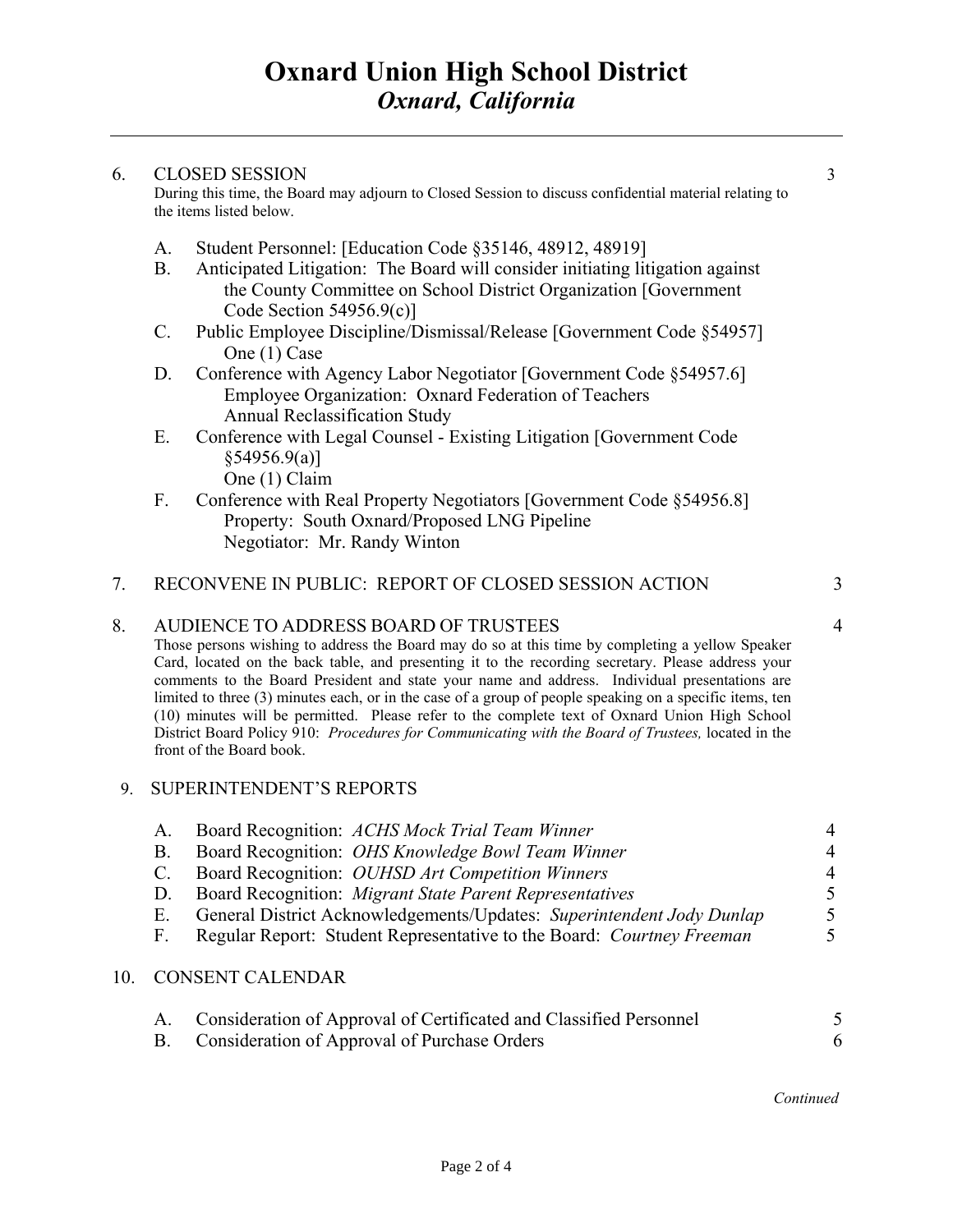## 10. CONSENT CALENDAR Continued

| C. | Consideration of Approval of Non-Public School Placement for Student                        |                          |
|----|---------------------------------------------------------------------------------------------|--------------------------|
|    | Case Number Thirty-eight, 05/06, According to the Recommendation                            |                          |
|    | of the Students' IEP Teams and the Director of Special Education                            | 6                        |
| D. | Consideration of Approval of Student Expulsions by Voluntary Agreement                      |                          |
|    | of the School Principal, the Student, and the Students' Parent/                             |                          |
|    | Guardian, as per Board Policy 5144, Section 22                                              | 6                        |
| Ε. | Consideration of Approval of Student Expulsion by Recommendation of the                     |                          |
|    | <b>Administrative Panel</b>                                                                 | $\overline{\mathcal{L}}$ |
| F. | Consideration of Waiver of California High School Exit Exam (CAHSEE)                        |                          |
|    | Requirement in Mathematics for One Special Education Student                                | 7                        |
| G. | Consideration of Approval of Oxnard High School Trip Request for 12                         |                          |
|    | Students and 2 Chaperones to Attend Volleyball Tournament in                                |                          |
|    | Honolulu, Hawaii, August 14-21, 2006, With No Loss of                                       |                          |
|    | <b>Instructional Time</b>                                                                   | 7                        |
| H. | Consideration of Approval of Reclassification Study                                         | 8                        |
| I. | Consideration of Approval of Quarterly Report of Administrative Regulation                  |                          |
|    | 1312(a) - Williams Uniform Complaint Procedures                                             | 8                        |
| J. | Consideration of Renewal of Agreement with As Promised Landscaping, Inc.                    |                          |
|    | for Mowing Services                                                                         | 8                        |
| K. | Consideration of Approval of Agreement for Software and Application                         |                          |
|    | Hosting with Education Logistics, Inc. (EDULOG)                                             | 9                        |
| L. | Consideration of Approval of Notice of Completion(s)                                        | 9                        |
|    | $\triangleright$ Hughes General Engineering, Inc. for Installation of the Baseball/Softball |                          |
|    | Bleachers at Channel Islands, Hueneme, and Rio Mesa High                                    |                          |
|    | > Harbor Construction for General Construction at Channel Islands High                      |                          |
|    | > Harbor Construction for General Construction at Hueneme High School                       |                          |
|    | > Kewaunee Scientific Corporation for Laboratory Casework at Channel                        |                          |
|    | Islands High School                                                                         |                          |
|    | > Center Glass Company for Installation of Aluminum Glazing and Windows                     |                          |
|    | at Hueneme High School                                                                      |                          |
|    | $\triangleright$ Eberhard SMC for Heating & Air Conditioning at Hueneme High School         |                          |
| M. | Consideration of Approval of Purchase of Six Portable Classrooms for                        |                          |
|    | Channel Islands, Oxnard, and Pacifica High Schools                                          | 10                       |
| N. | Consideration of Approval of Contract with Villarruel Architects, Inc. for                  |                          |
|    | Science Labs at Channel Islands, Oxnard, and Pacifica High Schools                          | 10                       |
| O. | Consideration of Approval of Engagement Letter for Actuarial Valuation of                   |                          |
|    | Retiree Health and Welfare Benefits with Deloitte Consulting LLP                            | 11                       |
| P. | Disposal of Surplus Property                                                                | 11                       |
| Q. | Donations                                                                                   | 11                       |
|    |                                                                                             |                          |

*Continued Continued*